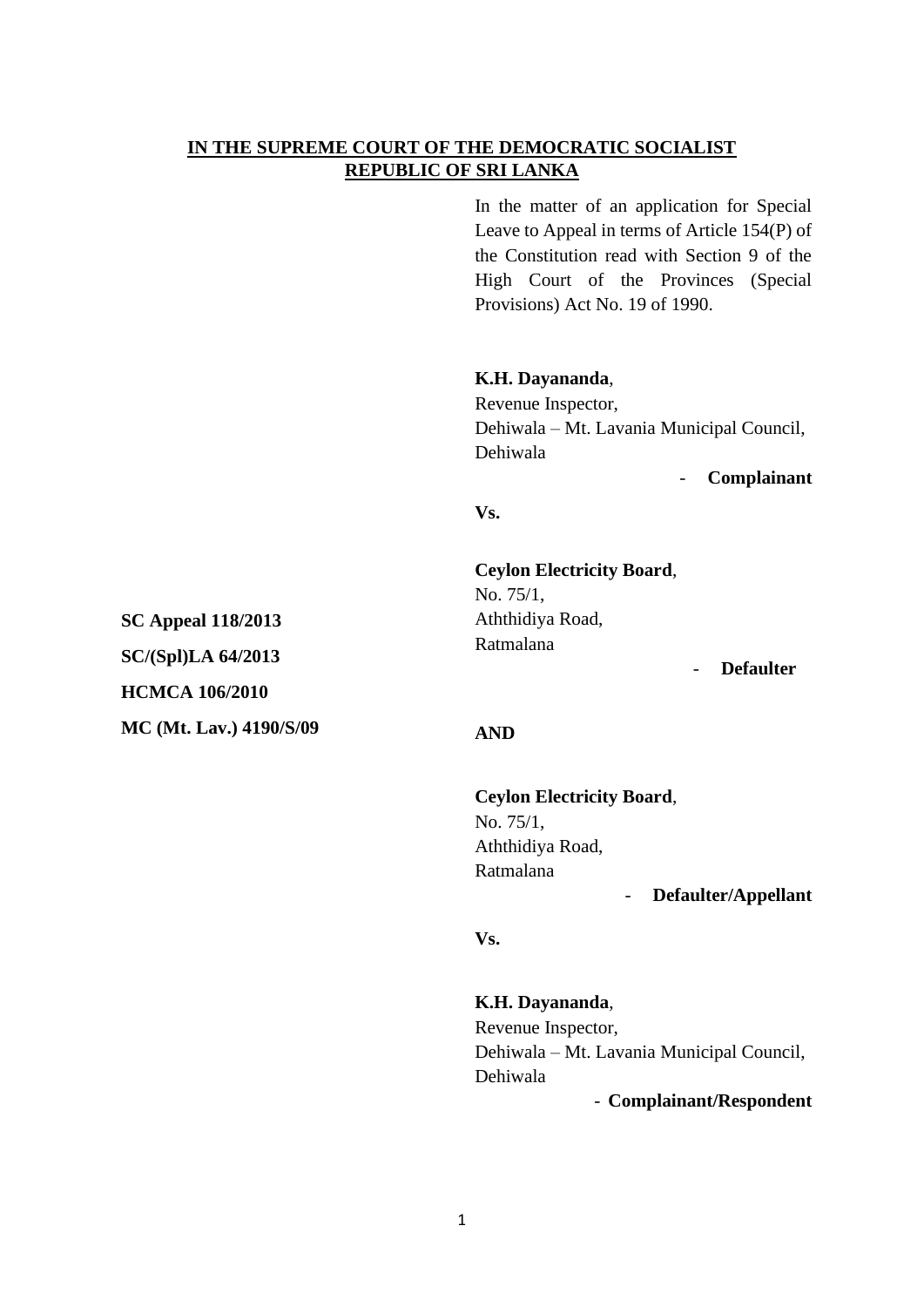## **AND NOW BETWEEN**

**Ceylon Electricity Board**, No. 75/1, Aththidiya Road, Ratmalana - **Defaulter/Appellant/Appellant**

**Vs.**

**K.H. Dayananda**, Revenue Inspector, Dehiwala – Mt. Lavania Municipal Council, Dehiwala - **Complainant/Respondent/Respondent**

| Before: | Priyantha Jayawardena, PC, J |
|---------|------------------------------|
|         | Murdu N.B. Fernando, PC, J   |
|         | S Thurairaja, PC, J          |

Counsel: Uditha Egalahewa, PC with Ranga Dayananda for the Defaulter-Appellant-Appellant. W. Dayaratne, PC with R. Jayawardena for the Complainant-Respondent-Respondent.

Argued on:  $07<sup>th</sup>$  June, 2019

Decided on: 17<sup>th</sup> September, 2020

# **Priyantha Jayawardena, PC, J**

## **Facts of the case**

This is an appeal to have the judgment of the High Court of Western Province holden in Colombo [hereinafter referred to as the "High Court"] affirming the judgment of the Magistrate's Court ordering to pay the Trade Tax and Service Charge imposed on the appellant set aside.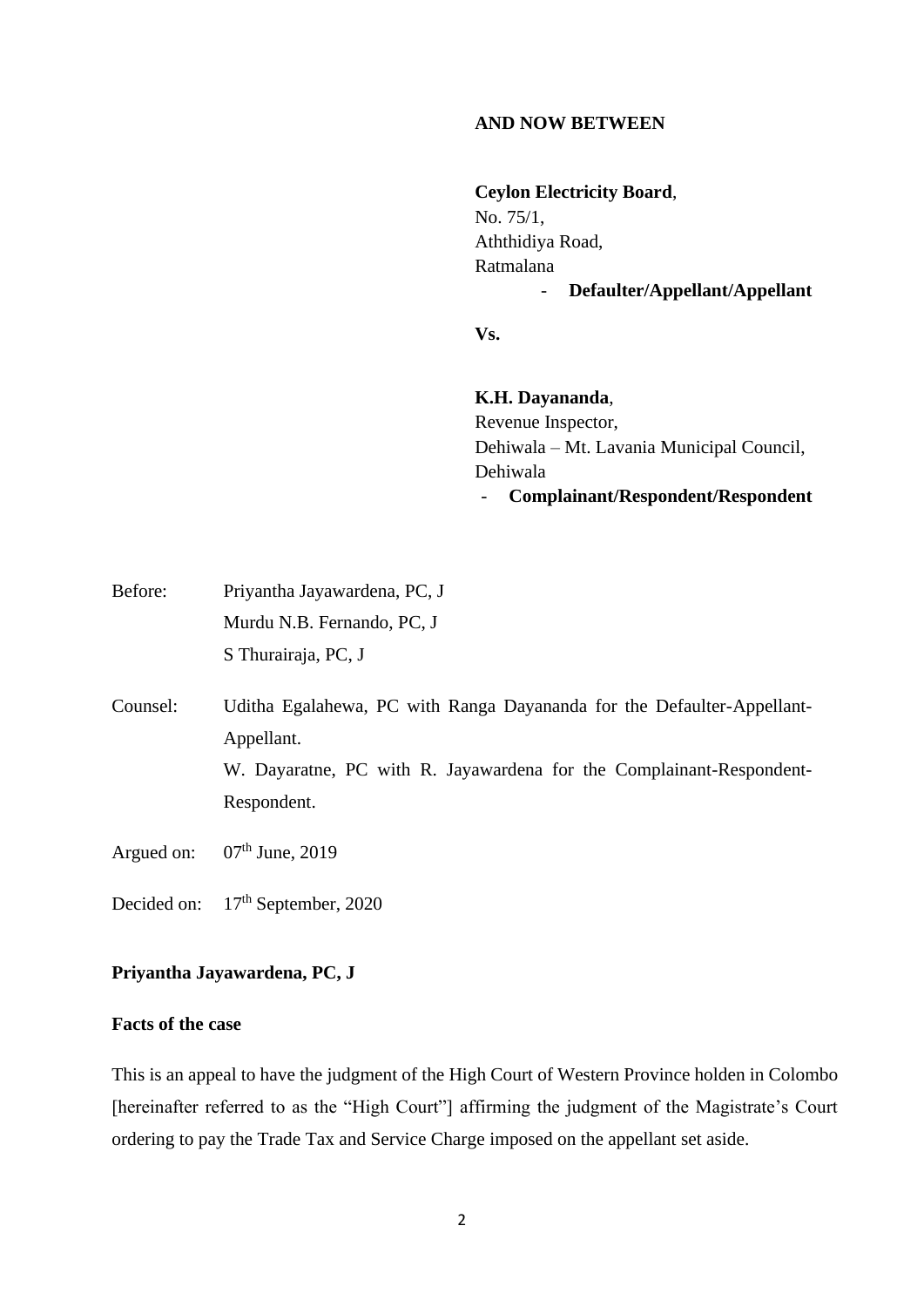The complainant-respondent-respondent [hereinafter referred to as the "complainant"] is the Revenue Inspector of the Dehiwala-Mt. Lavinia Municipal Council. The defaulter-appellantappellant [hereinafter referred to as the "appellant"] is the Ceylon Electricity Board.

The complainant had instituted proceedings against the appellant in the Magistrate's Court of Mt. Lavinia in terms of section 136(1)(b) of the Code of Criminal Procedure, No.15 of 1979 (as amended), by filing a written report.

In the said report, the complainant had stated that the appellant had failed to pay Rupees Five Thousand Seven Hundred and Fifty (Rs. 5,750/-) as the annual Trade Tax and Rupees Two Thousand and Five Hundred (Rs. 2,500/-) as Service Charge for the year 2008 for using the premises for commercial purposes situated within the administrative limits of the Municipal Council in terms of section 247B of the Municipal Councils Ordinance No. 29 of 1947 as amended by the Municipal Councils (Amendment) Act No. 42 of 1979 [hereinafter referred to as "Municipal Councils Ordinance"].

Upon the receipt of summons, the appellant had appeared in the Magistrate's Court and raised the objection that section 247B of the Municipal Councils Ordinance was applicable only for premises carrying on a trade and that the appellant was only using the premises under reference as a Regional Engineer's Office. The appellant had stated that in the circumstances, it is not liable to pay a Trade Tax and prayed to be discharged from the aforesaid proceedings.

Responding to the said objections, the complainant had stated that the appellant was using the premises under reference to conduct "trading activities". The complainant had also stated that the appellant had paid the Trade Tax and Service Charge for the said premises until the year 2007 without any objection.

Having heard the parties, the learned Magistrate had overruled the said objections raised by the appellant and had delivered a judgment directing the appellant to pay a sum of Rupees Five Thousand Seven Hundred and Fifty (Rs. 5,750/-) as Trade Tax and Rupees Two Thousand Five Hundred (Rs. 2,500/-) as Service Charge and ordered the same to be recovered as a fine in terms of section 247B (4) of the Municipal Councils Ordinance.

The appellant had deposited the aforesaid total sum of Rupees Eight Thousand Two Hundred and Fifty (Rs.8,250/-) at the Magistrate's Court of Mt. Lavinia but had filed an appeal in the High Court to have the said judgment set aside, *inter alia,* on the following grounds: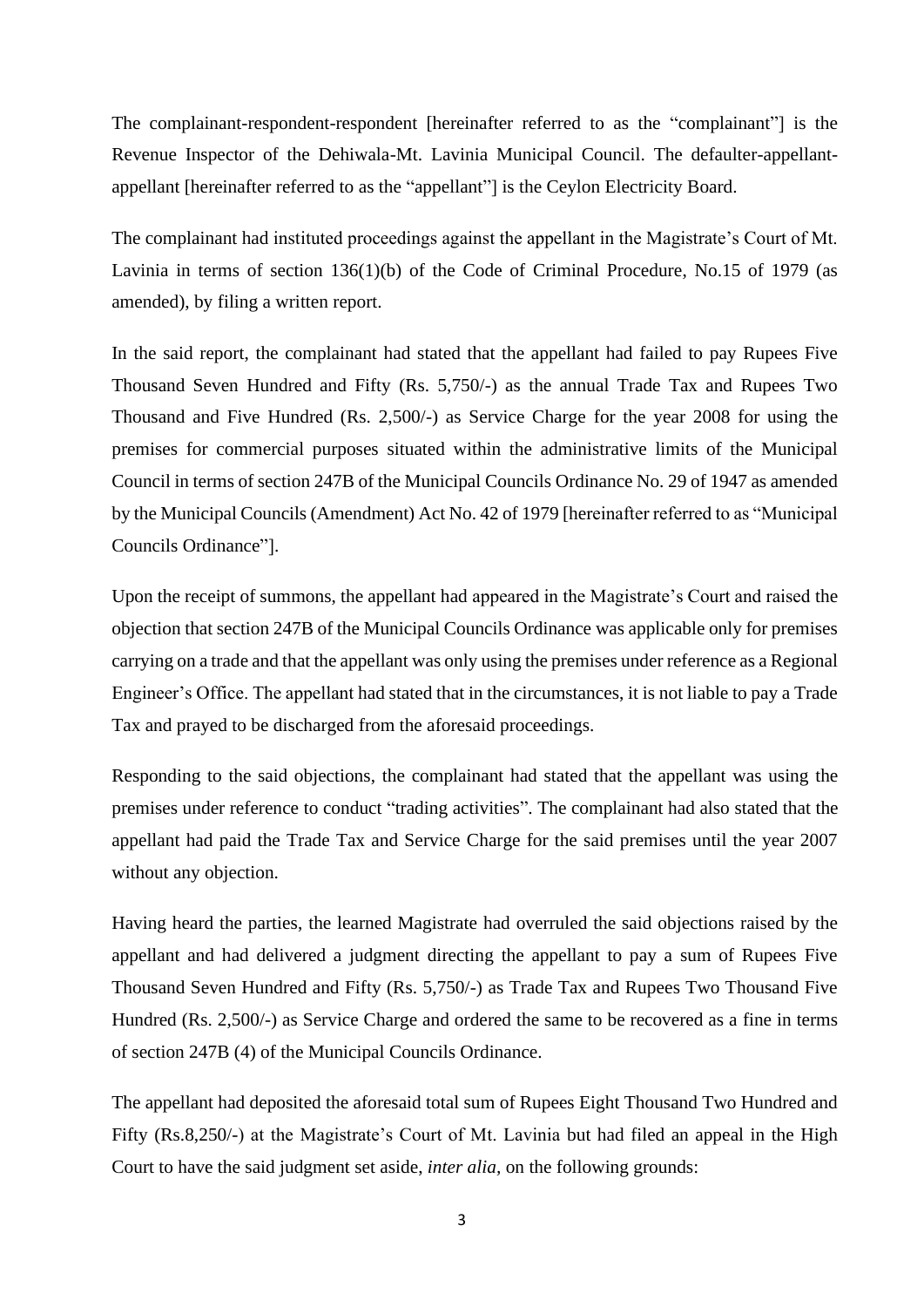- a) the [judgment] of the learned Magistrate was contrary to law,
- b) the learned Magistrate failed to analyse and interpret section 247B of the said Ordinance according to law,
- c) the learned Magistrate failed to take cognizance of the fact that the Regional Engineer's Office is merely an office and not a place where any business activity or industry or any activity which yields any profit is carried out, and
- d) the learned Magistrate erred in law by determining that the decision in *Ceylon Electricity Board v. A.D.A. Wijesuriya* SC minutes 5<sup>th</sup> November, 2011 was not binding on him.

Having heard the parties, the High Court had affirmed the aforesaid judgment of the learned Magistrate and dismissed the appeal. The said judgment of the High Court held *inter alia* that;

- a. the said premises were liable to pay a Trade Tax and Service Charge as it came under Item No. 02, i.e. storing office equipment in the premises, of the Regulations issued by Gazette No. 1542 dated 19<sup>th</sup> March, 2008
- b. the judgment in *Ceylon Electricity Board v A.D.A. Wijesuriya* SC Minutes 5th November, 2011 has no application to the instant appeal as it was a settlement entered according to the facts and circumstances of the said case, and
- c. the appellant failed to establish that it was not liable to pay the Trade Tax and Service Charge on the premises in question.

Being aggrieved by the aforesaid judgment of the High Court, the appellants sought special leave to appeal from this court to have the said judgment set aside.

Having heard the submissions of the parties, this court granted special leave to appeal on the following questions of law:

- (a) Did the Hon. Provincial High Court judge misdirect herself in interpreting the section 247B of the said Ordinance as applicable to the petitioner?
- (b) Did the Hon. Provincial High Court judge err in law when she came to the finding that the petitioner was carrying on a trading activity at the Regional Engineer's Office, Ratmalana which was liable to pay Trade Tax in terms of section 247B of the said Ordinance read with the Government Gazette Notification bearing No. 1542?

On 20<sup>th</sup> September, 2013 this court, with the consent of the appellant, had directed the complainant to produce material to show that the premises under reference are being used for a commercial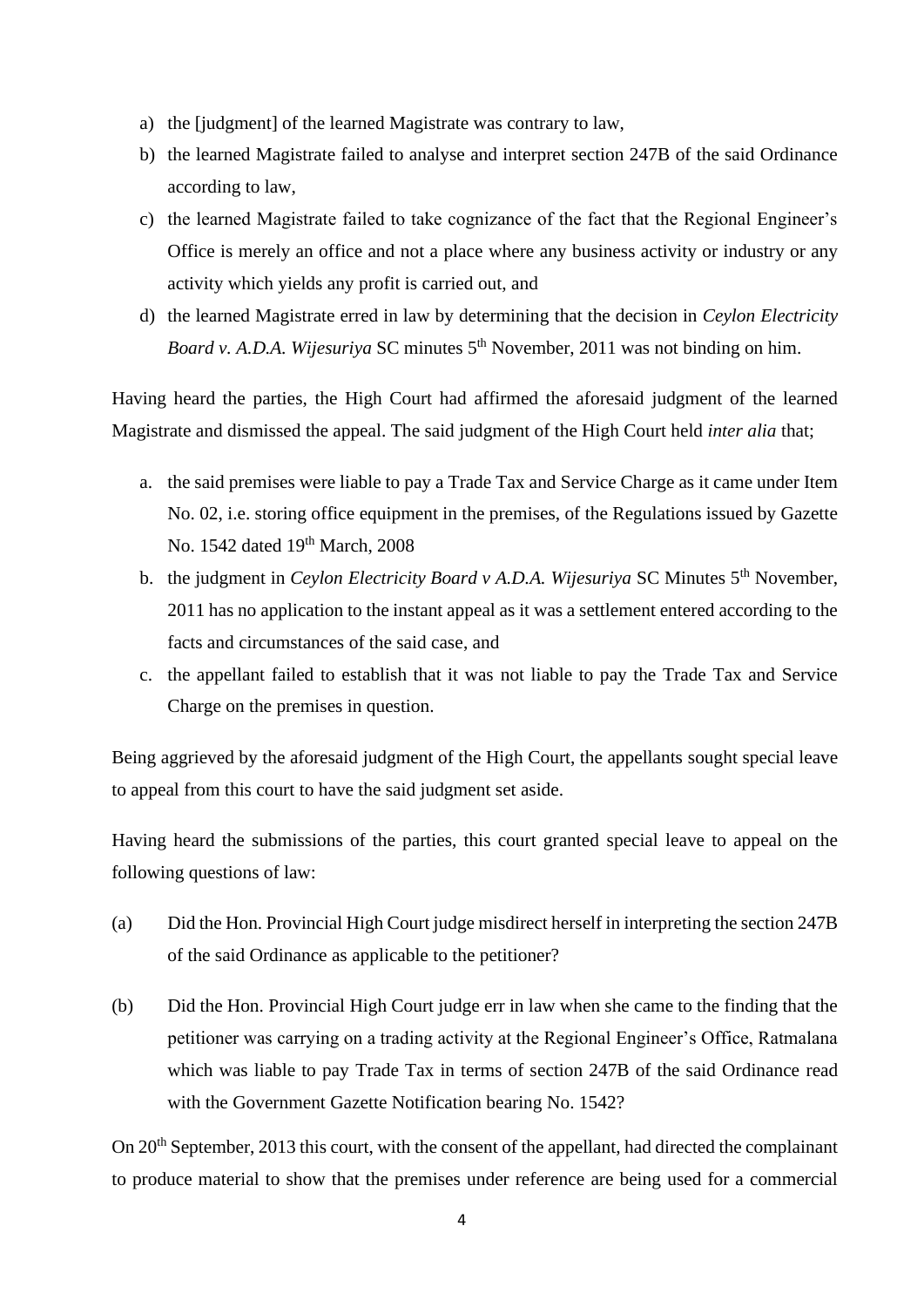purpose. Consequently, the complainant had filed receipts issued to consumers by the appellant for the payment of electricity bills and obtaining of electricity connections at the premises under reference.

The applicability of the judgment delivered in *Ceylon Electricity Board v A.D.A. Wijesuriya* **SC Minutes dated 5th November, 2011** in respect of a previous settlement entered by the parties in the Supreme Court relating to another matter will not be considered in this judgment as leave was not granted in respect of the applicability of the said judgment in the instant appeal.

#### **Submissions of the appellant**

The learned President's Counsel for the appellant submitted that in terms of section 247B of the English language text [hereinafter referred to as the "English text"] of the Municipal Councils Ordinance, a Municipal Council is conferred with the power to impose and levy a tax on "any trade" carried on within its administrative limits.

However, section 247B of the Sinhala language text [hereinafter referred to as the "Sinhala text"] of the Municipal Councils Ordinance states that the Municipal Council has the power to impose a tax on any *"*කර්මාන්තය*"* carried on within its administrative limits.

The learned President's Counsel submitted that the word *"*කර්මාන්තය*"* means an "industry" in the English language and not a "trade". Thus, it was submitted that there is an inconsistency between the Sinhala and English texts of the said section.

It was further submitted that in terms of Article 23(1) of the Constitution, the text in the Official language shall prevail over the text in the English language when there is an inconsistency. Thus, Sinhala being the official language in terms of Article 18 of the Constitution, at the time of enactment of section 247B of the said Ordinance, the Sinhala text of the Municipal Councils Ordinance should prevail.

It was further submitted that section 247B of the said Ordinance only confers power on a Municipal Council to impose and levy a tax on any *"*කර්මාන්තය*"*, meaning an industry in the English language, carried on within its local limits of administration and not on a trade.

In the circumstances, the learned President's Counsel submitted that a "කර්මාන්තය*"* (meaning an industry) was not carried on at the premises under reference as it was not used to manufacture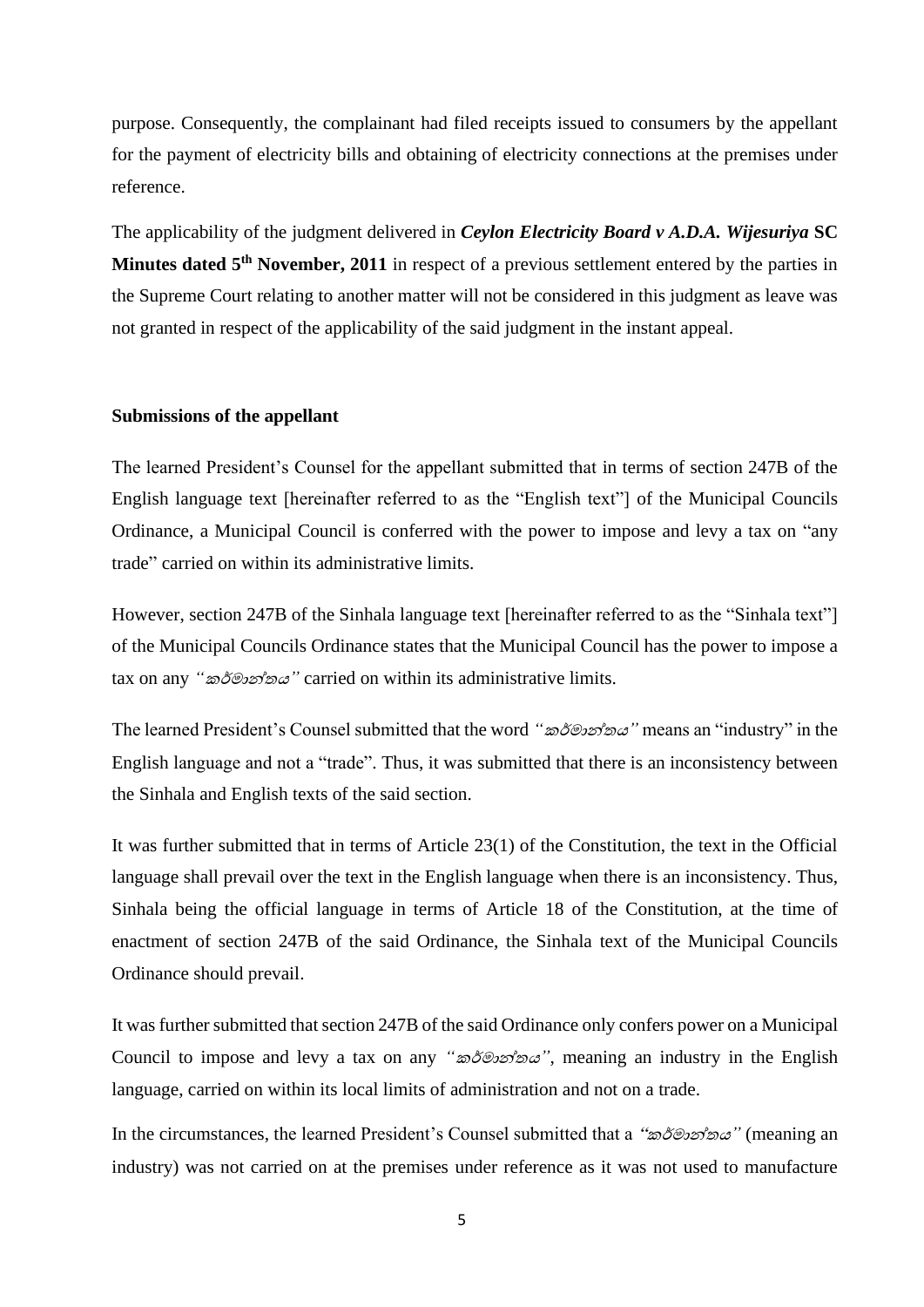goods. Thus, it was submitted that the appellant is not liable to pay a Trade Tax under section 247B of the said Ordinance.

In support of the said submission, learned President's Counsel for the appellant cited the case of *Crest Gems Ltd v The Colombo Municipal Council* [2003] 1 SLR 370 which held:

*"The activity of the petitioner is a trade or a "Veladama" in Sinhala and does not fall within the meaning of the word "*Karmanthaya*"; since the petitioner does not manufacture in the said place, no tax under section 247B could be levied."*

Moreover, the learned President's Counsel for the appellant submitted that certain items including Item No. 2 of the said Gazette are not industries (*"*කර්මාන්තය*"*) as stated in section 247B of the said Ordinance. Thus, it was contended that the Regulations published in the said Gazette is *ultra vires* the said section of the said Ordinance and must be struck down.

It was submitted that the High Court has erred in law in holding that the appellant was liable to pay Trade Tax in terms of section 247B of the said Ordinance and the Regulations published in the said Gazette in respect of Regional Engineer's Office on the basis that a trading activity is being conducted in the said premises.

Further, it was submitted that the notice issued by the complainant to the appellant to recover Trade Tax should be declared null and void as an "industry" in terms of the Sinhala text of section 247B of the Municipal Councils Ordinance is not being conducted at the Regional Engineer's office.

#### **Submissions of the complainant**

The learned President's Counsel appearing for the complainant submitted that even though the appellant claimed that the said premises are being used as an administrative office, it had in fact been used to generate income for the appellant. It was submitted that the said premises have been used as an office where consumers of electricity can pay their bills and obtain new electricity connections.

It was further submitted that, the Regulations published in the Gazette No. 1542 dated 19<sup>th</sup> March, 2008 had been published in terms section 247B of the Municipal Councils Ordinance. Hence, the said Gazette is not *ultra vires* section 247B of the Municipal Councils Ordinance as amended.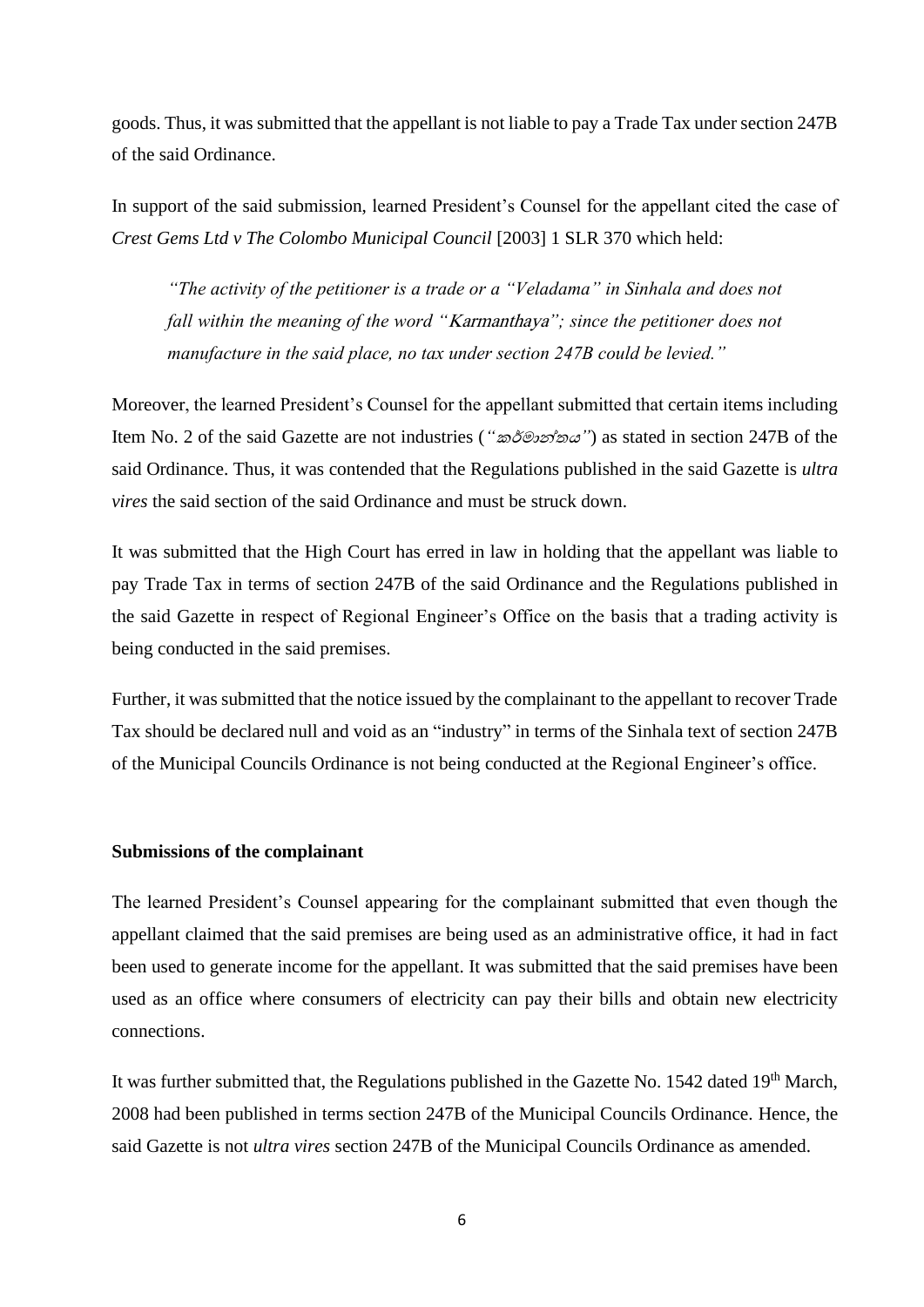Furthermore, it was submitted that, in terms of the Regulations published under section 247B of the said Ordinance, the appellant's premises under reference are subject to tax under Item No.2 which refers to an office storing and/or selling office equipment, Item No.68 which refers to offices used for commercial purposes, and/or Item No.205 which refers to commercial entities which do not pay licensed taxes or taxes for maintaining a commercial business.

In the circumstances, it was submitted that the said premises of the appellant fall within the Sinhala text of section 247B of the Municipal Councils Ordinance and the Regulations published in the Gazette No. 1542 dated 19<sup>th</sup> March, 2008.

The learned President's Counsel for the complainant further submitted that there is no inconsistency between the word *"*කර්මාන්තය*"* in the Sinhala text and the word "trade" in the English text of section 247B of the said Ordinance. Thus, the premises of the appellant can be taxed under section 247B of the said Ordinance under the Regulations published in the Gazette No. 1542 dated 19<sup>th</sup> March, 2008.

#### **Main issues to be considered in the instant appeal**

The issues that need to be considered in this appeal are:

- (a) whether the Sinhala text of 247B of the Municipal Councils Ordinance prevails over the English text,
- (b) whether the Sinhala text is applicable to the appellant if the appellant is not using the premises under reference for a purpose within the meaning of the said section,
- (c) whether there is an inconsistency between the Sinhala and English texts of section 247B of the Municipal Councils Ordinance,
- (d) whether the Regulations published under section 247B of the said Ordinance are *ultra vires,*  and;
- (e) whether the appellant is liable to pay Trade Tax and Service Charges for the premises under reference under section 247B of the Municipal Councils Ordinance.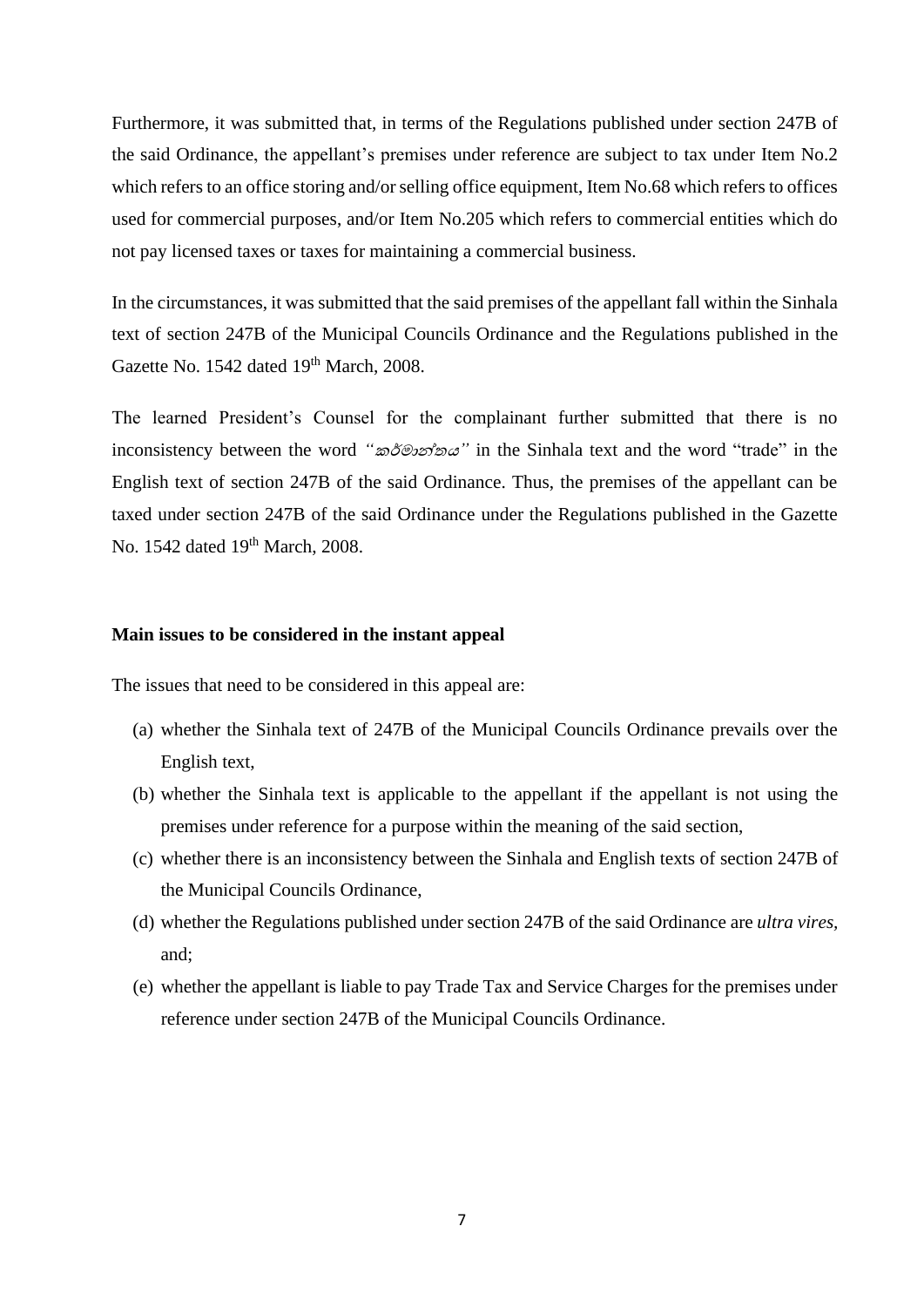# **Is there an inconsistency between the Sinhala and English texts of section 247B of the Municipal Councils Ordinance?**

In the Magistrate's Court, the appellant had taken up the position that it was not liable to pay taxes under section 247B of the Municipal Councils Ordinance as the premises under reference have only been used as an administrative office and not as a place of business.

Further, the appellant submitted that section 247B of the Sinhala text of the Municipal Councils Ordinance refers to a "කර්මාන්තය" which means an "industry" in the English language. Hence, it was contended that the appellant is not engaged in an "industry" in the premises under reference.

Moreover, section 247B (1) in the Sinhala text of the Municipal Councils Ordinance confers power on the Municipal Council to impose and levy a tax on a "කර්මාන්තය" while the English text stipulates to levy a tax on any "trade". Thus, it was contended by the appellant that there is an inconsistency between the Sinhala and English texts of section 247B of the said Ordinance.

In the circumstances, it is necessary to consider which text shall prevail over the other.

The Municipal Councils Ordinance No. 29 of 1947 was enacted in the English Language. Section 247 of the said Ordinance was amended on 25<sup>th</sup> June, 1979 by introducing sections 247A, 247B, 247C, 247D and 247E by the Municipal Councils Ordinance (Amendment) Act No. 42 of 1979. Thus, the provisions of the 1978 Constitution prior to being amended by the  $13<sup>th</sup>$  Amendment apply to the section 247 as amended.

The Amendment to section 247 of the said Ordinance does not stipulate which text shall prevail over the other. However, at the time of the enactment of the aforementioned Amendment, the Official Language of Sri Lanka was Sinhala in terms of Article 18 of the Constitution. Further, Article 23(1) of the Constitution stated that the text in the Official Language should prevail in the event of any inconsistency between any two texts. In light of the above, I am of the view that the Sinhala text of the Municipal Councils Ordinance shall prevail over the English text.

Hence, the Sinhala text of the Municipal Councils Ordinance will be considered first in this judgment.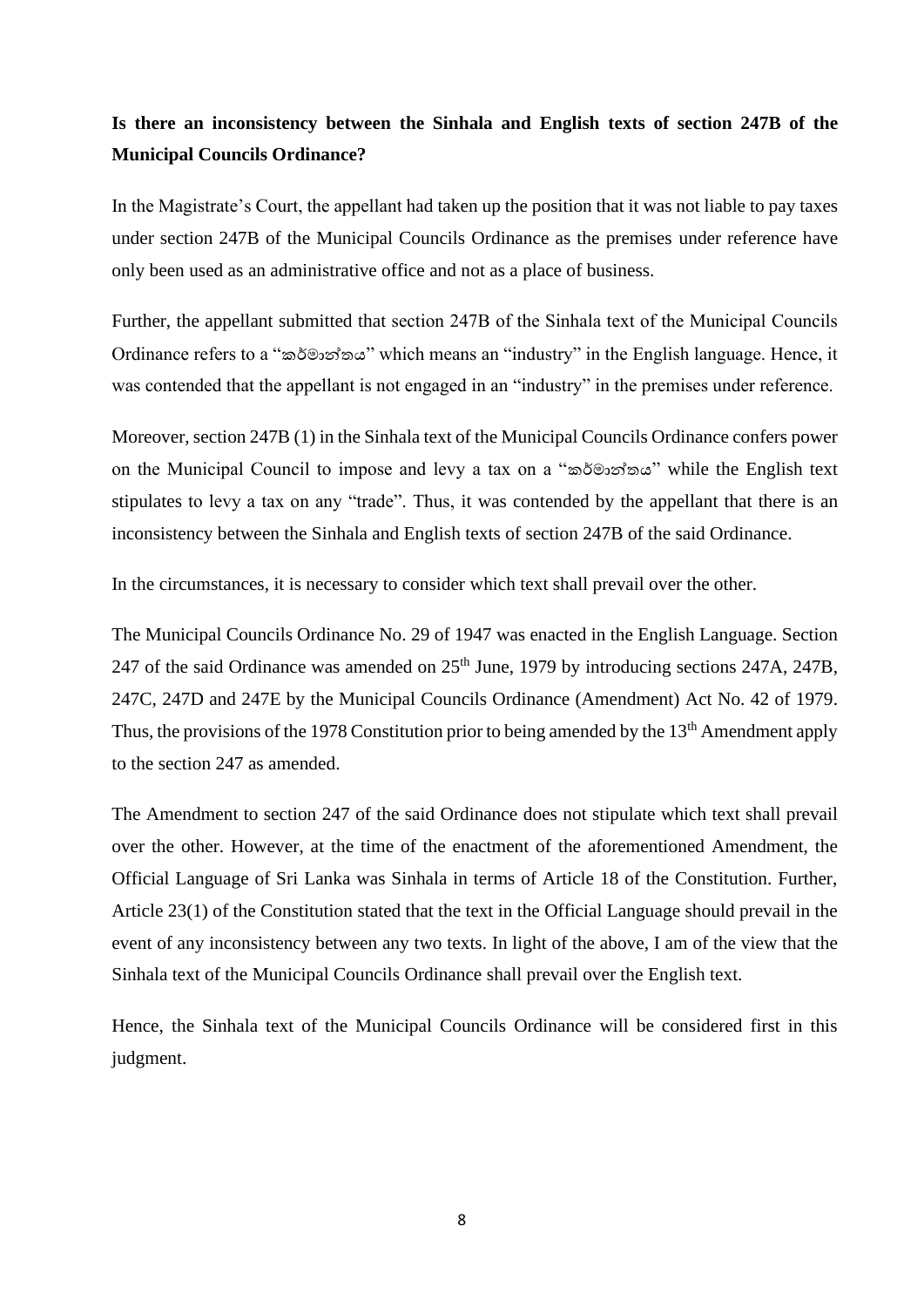#### **What does "**කර්මාන්තය**" in section 247B mean?**

The Sinhala text of the said section 247B (1) of the said Ordinance states:

"යම් මහ නගර සභාවක පාලන සීමා තුළ කර ගගන යම් කර්මාන්තයක් ගවනුගවන් බද්දක් නියම ගකාට අය කිරීම් ඒ මහ නගර සභාව විසින් කල හැකිය." [Emphasis added]

It was submitted by the appellant that the premises under reference were not used for the purposes of a "කර්මාන්තය" which means for the purposes of an "industry". Hence, the appellant is not liable to pay the taxes imposed by the complainant as the Sinhala text prevails over the English text of the section 247B of the said Act.

Thus, it is necessary to interpret the word "කර්මාන්තය" in section 247B of the said Ordinance.

#### *Application of the principles of Literal Interpretation to interpret the word "*කර්මාන්තය*"*

According to the principles of literal interpretation, if a word or phrase has not acquired a technical meaning, it needs to be used in its literal meaning. This rule is generally applied when a word or phrase has not been defined in the Statute itself.

*Maxwell on The Interpretation of Statutes*, 12<sup>th</sup> Edition, at page 81 states:

*"The first and most elementary rule of construction is that it is to be assumed that the words and phrases of technical legislation are used in their technical meaning if they have acquired one, and otherwise in their ordinary meaning".* 

[Emphasis Added]

The word "කර්මාන්තය" is not defined in the Municipal Councils Ordinance. Thus, it is necessary to consider the ordinary meaning of the word "කර්මාන්තය" by applying the principles of literal interpretation.

The *"Buddhadasa Hewage Sinhala-English Dictionary",* at page 234, states that the word "කර්මාන්තය" means "business", "industry" and "trade" in the English language.

Further, in "සිංහල විශ්වගකා්ෂය", 6<sup>th</sup> Edition, compiled by the Department of Cultural Affairs and *published by the Department of Government Printing*, at page 396, the word "කර්මාන්තය" is defined as follows: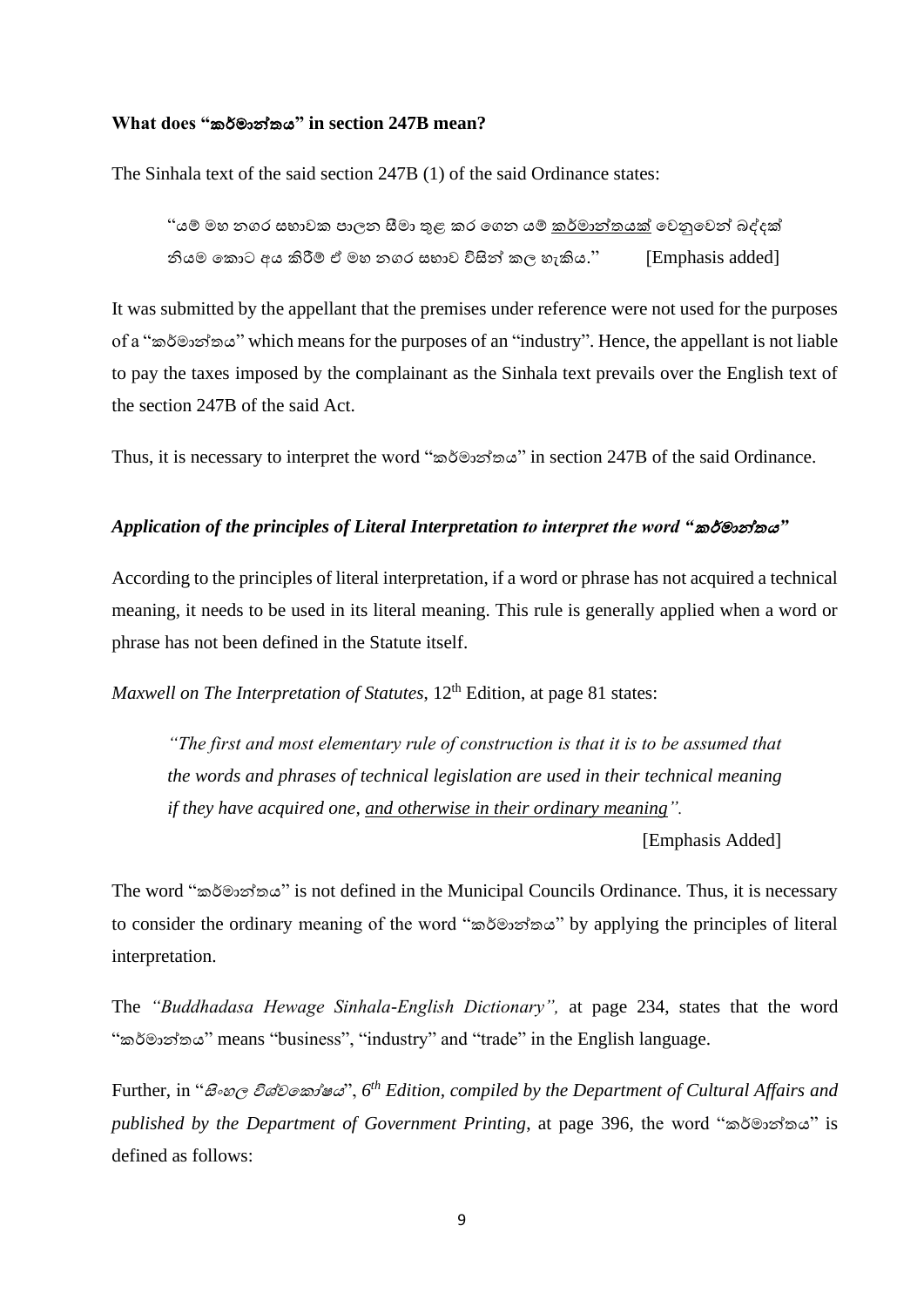"කර්මාන්තය යන පදයට විවිධ නිර්වචන ඉදිරිපත් කොට ඇත. ඇතැම් විට එය නිෂ්පාදන කිරීම යන අර්ථයෙන් යෙදේ. තවත් විටෙක **මිනිසාගේ සියලුම ආර්ථික කටයුතු කර්මාන්ත** වශකයන් හැඳින්ීමට උත්සාහකෙන ඇත.

*.........*

මිනිසාගේ ආර්ථික කටයුතු ඒවායේ ස්වභාවය අනුව වර්ග කළ හැකිය: පුාථමික කර්මාන්ත *(primary industries),* ේවිතීය ර්මාන්ත *(Secondary industries)* හා තෘතීයි ර්මාන්ත *(tertiary industries)* වශකයනි.

*.........* 

පුාථමික අංශයෙන් නිෂ්පාදනය කෙරෙන දවා උපයෝගී කොටගෙන මිනිසාට අවශා භාණ්ඩ සකස් කරන්නේ ද්විතීය අංශයයි. .......... පුාථමික කටයුතුවලටත් ද්විතීය කටයුතුවලටත් අවශා<sub>ප</sub> පරිවාර සේවා සපයනු ලබන්නේ තෘතීයික අංශය මගිනි. <mark>විදුලිය,</mark> ෙෑස්*,* ජලය හා සනීපාෙක්ෂ කස්වාවන් ද ප්රවාහන*,* ෙබඩා කිරීම හා පණිවිඩ හුවමාරුව ද ගතාග හා සිල්ලර වෙළඳාම ද බැංකු හා රක්ෂණ කටයුතු ද රාජා පරිපාලන හා ආරක්ෂක ටයුතුද වවදය*,* ඉිංජිකන්රු*,* නීතිඥ*,* සිංගීත*,* නැටුම්*,* කහෝටල්*,* සිංචාෙ යනාදී කවනත් ලපෟද්ගලික සේවාවන්ට අදාළ කටයුතු ද <u>තෘතීයික අංශයෙහි ලා ගැන</u>ේ. මෙම අංශයෙන් ඉටුවන අවශානා ඉටුවන ආකාරය දැකිය තොහැකි බැවින් මෙවා අදෘශා හා අස්පෘශා කටයුතු වශයෙන් සැලකේ."  $\Box$  [Emphasis Added]

In terms of the aforesaid definition, all economic activities are included in the word "කර්මාන්තය". Further, it lists three types of "කර්මාන්ත": primary, secondary and tertiary. Accordingly, primary industries collect raw materials, secondary industries use the said raw materials to manufacture goods and tertiary industries provide services to assist and enable the primary and secondary industries to conduct their activities. In the instant appeal, the appellant provides 'Electricity' which is a service listed as one of the several examples of tertiary industries in the aforesaid definition.

When an Act or a Statute is interpreted by court, an interpretation shall not facilitate the flouting of the intention of the legislation. On the contrary, an Act or a Statute should be interpreted to give effect to the legislation. Further, an interpretation shall not be contrary to common sense and justice.

Maxwell *(supra)* at page 28 states: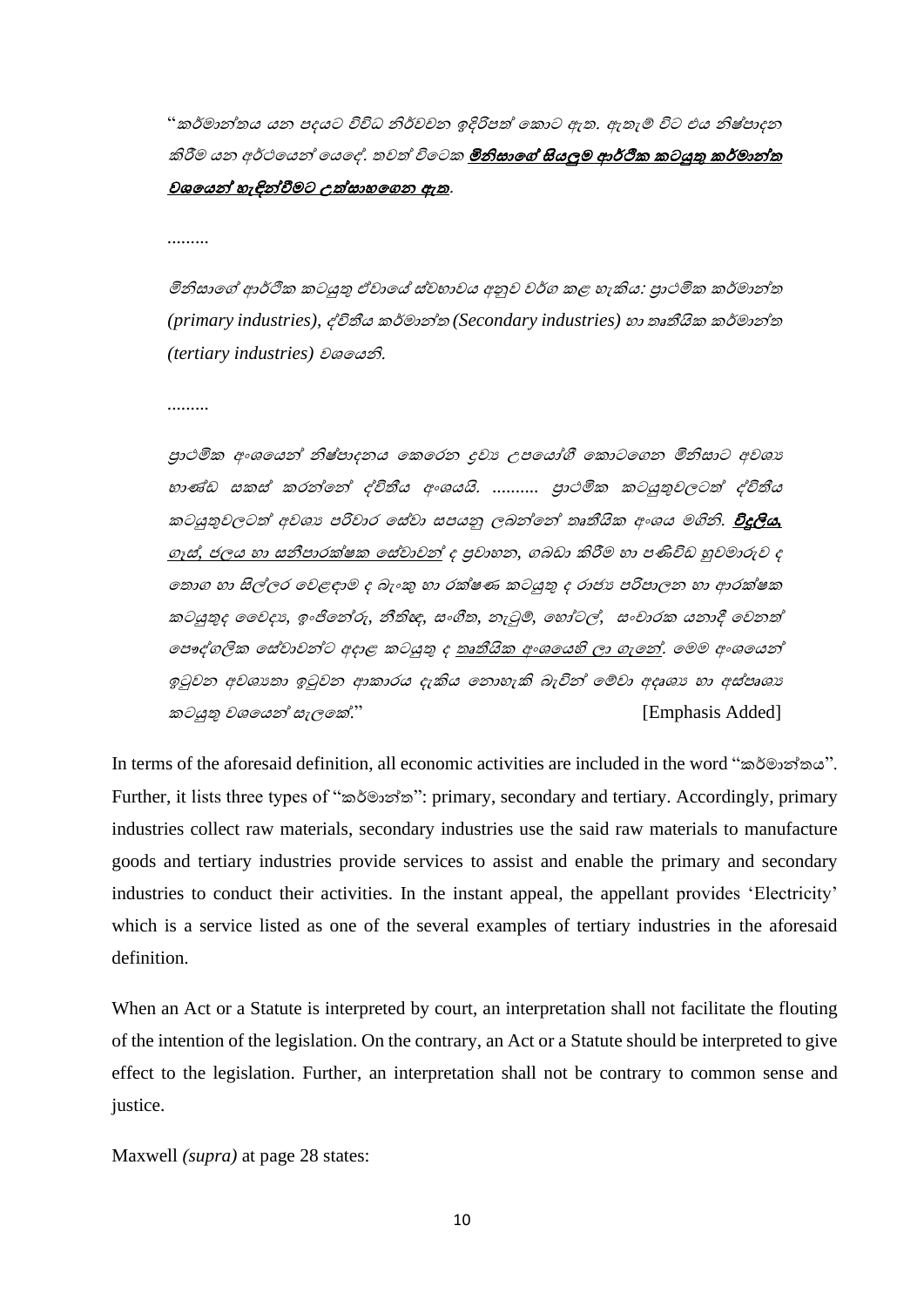*"In dealing with matters relating to the general public, statutes are presumed to use words in their popular, rather than their narrowly legal or technical sense: "loquitur ut vulgus, that is, according to the common understanding and acceptation of the terms."*

Hence, the meaning of the Sinhala word "කර්මාන්තය" according to the common understanding of the word "කර්මාන්තය" is wide and inclusive of distribution services such as electricity.

## *Application of the principles of Purposive Interpretation to interpret the word "*කර්මාන්තය*"*

When a word has several meanings, the most appropriate meaning should be used to interpret a word in a Statute by applying purposive interpretation in order to achieve the intention of the legislator. Thus, it is necessary to consider how the word "කර්මාන්තය" has been used in the Municipal Councils Ordinance to determine the intention of the legislator in using the said word.

According to the principles of purposive interpretation, the intention of the legislator in using a particular word can be determined by examining the same or similar words used in an Ordinance or Act as it would have the same or a similar meaning throughout the Ordinance or Act.

A similar view was expressed in Maxwell (*supra)* at page 282, where he states: "*From the general presumption that the same expression is presumed to be used in the same sense throughout an Act or a series of cognate Acts, there follows the further presumption that a change of wording denotes a change in meaning"* [Emphasis Added].

Further, it states at page 286:

*"In a leading modern case on the subject, Lord Reid said: "There is undoubtedly a presumption that Parliament (or the draftsman) will use the same or similar language throughout an Act when meaning the same thing …. [But] this presumption is only a presumption and one must always remember that the object in construing any statutory provision is to discover the intention of Parliament and that there is an even stronger presumption that Parliament does not intend an unreasonable or irrational result.*" 
[Emphasis Added]

As stated earlier, the Municipal Councils Ordinance has not defined the word "කර්මාන්තය" in the said Ordinance. However, the Sinhala text of section 247C of the said Ordinance states: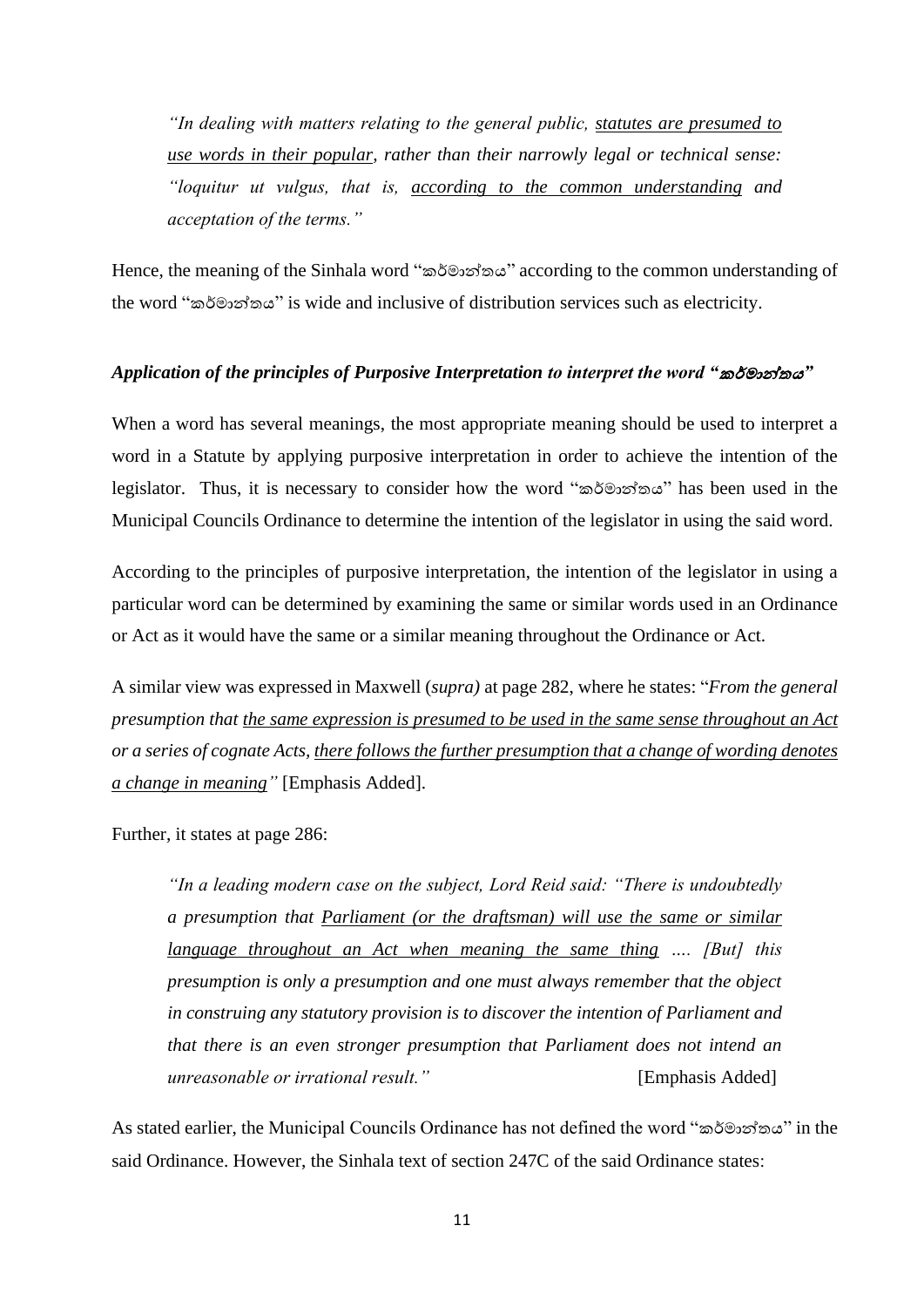#### *"*කම් වෙන්තිකයහි ාර්ය සඳහා*,*

*"*ගවළඳ වයාපාරය" යන්නට, යම් කර්මාන්තයක් ගහෝ යම් නිෂ්පාදකයකුගේ ගහෝ තමා කරන යම් ගනුගදනුවක්වක් නැතගහාත් ගස්වා සම්බන්ධගයන් ගකාමිස් මුදලක් නැතගහාත් ගාස්තුවක් අයකරන යම් තැනැත්තකුගේ ගහෝ යම් ගවළඳ වයාපාරයක් ද ස්වාධීන ගකාන්රාත්කරුවකුගේ වයාපාරයක්ද ඇතුළත් වන නමුත්, ගපෞද්ගලික ගපාළකදී භාණ්ඩ, බඩු ද්රවය විකිණීගම් රක්ෂාව ගහෝ රජගයන් ආධාර දීමනා ගගවනු ලබන්නා වූ නැතගහාත් කලින් එවැනි ආධාර දීමනා ගගවනු ලැබුවා වූ ද දැනට එවැනි ආධාර දීමනා ගගවනු ගනාලබන්නා වූ ද යම් අධයාපන ආයතනයක් ගහෝ පාඨශාලාවක් ගහෝ පවත්වාගගන යෑගම් රක්ෂාවක් ඊට ඇතුළත් ගනාගේ" [Emphasis Added]

In view of the above, even though the interpretation given to *"*ගවළඳ වයාපාරය" is only applicable to the said section, the word " $\omega \mathcal{D} \in \mathcal{D}$ " used in the aforesaid interpretation can be used to interpret the word " $\omega \otimes \frac{\partial \partial \omega}{\partial \omega}$ " in section 247B(1) of the said Ordinance as having the same meaning since the word " $\omega$ <sup>®</sup> <u>කර්මාන්තයක්</u> " used in the Act should be given the same meaning.

Further, in view of the aforesaid definition in section 247C, it is apparent that the legislator has also made a distinction between the words "යම් කර්මාන්තයක්" and "යම් නිෂ්පාදකයකු". It is pertinent to note that the Municipal Councils Ordinance uses the word "*නිෂ්පාදනය*" and its variants like "නිෂ්පාදකයකු" and "නිෂ්පාදිත" to refer to businesses, organizations and/or individuals engaged in the manufacturing of products.

Thus, within the Sinhala text, the legislator in its wisdom has used different Sinhala words, i.e. *"*කර්මාන්තය*"* and "නිෂ්පාදනය", to change the meaning by using different words when and where it is necessary. In view of the above, the meaning of the word *"*කර්මාන්තය*"* cannot be restricted only to mean the manufacturing of goods when interpreting the provisions of the Municipal Councils Ordinance.

#### **Is there an inconsistency in the Sinhala and English texts of section 247B?**

The English text of section 247B (1) of the Municipal Councils Ordinance reads as follows:

"A Municipal Council may impose and levy a tax on any trade carried on within the administrative limits of that Council." [Emphasis added]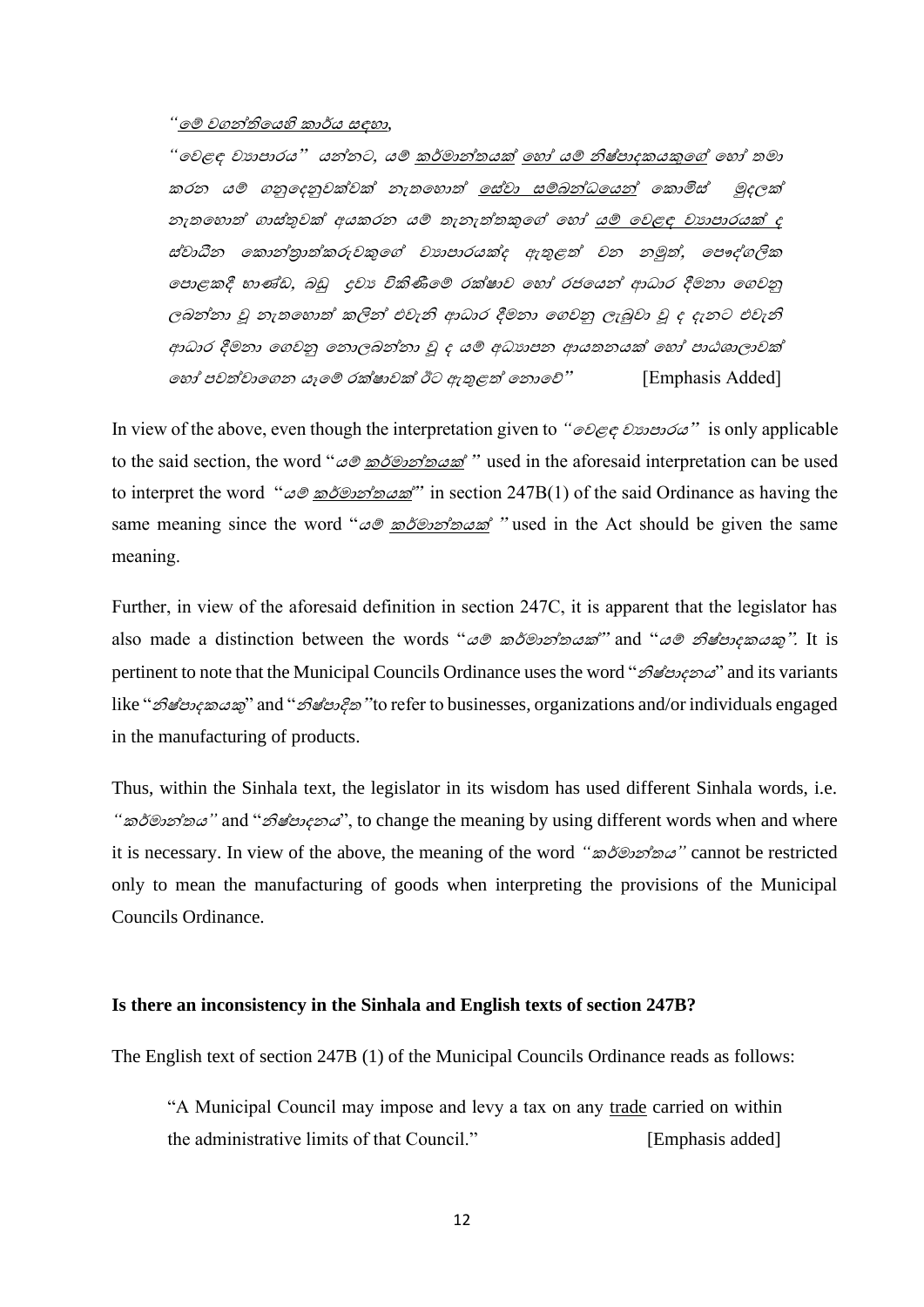Accordingly, the English text of the said section 247B (1) states that a Municipal Council has the power to impose a tax on any "trade".

As stated earlier, the *"Buddhadasa Hewage Sinhala-English Dictionary",* at page 234, states that the word "කර්මාන්තය" means, *inter alia,* "trade" in the English language. Further, the *'Malalasekera English-Sinhala Dictionary'*, at page 1065, states that the word "trade" means "ගවළදාම" and "කර්මාන්තය" in the Sinhala language.

Accordingly, when a literal interpretation is applied, the word "trade" means "කර්මාන්තය" in ordinary usage. Thus, I am of the view that the word "trade" is a translation of the word "කර්මාන්තය".

Moreover, the English text of section 247C of the Municipal Councils Ordinance states:

*"For the purposes of this section,*

"*business" includes any trade or profession or calling or the business of a manufacturer, or of any person taking commission or fees in respect of any transaction or services rendered or the business of an independent contractor, but does not include the occupation of selling articles, goods or materials at a private fair or the occupation of maintain any educational establishment or school to which grants from State funds are paid or to which such grants were earlier paid but at present are not paid*". [Emphasis Added]

For the reasons stated above, the word "any trade" in the aforesaid definition in section 247C can be applied to have the same meaning as the word "any trade" in section 247B(1) of the said Ordinance. Thus, it is apparent from the above definition in section 247C that the legislator has consistently used the word "trade" to mean "කර්මාන්තය" throughout the said Ordinance.

Moreover, the aforesaid section 247C of the Municipal Councils Ordinance defines a "business" to include, inter alia, "any trade" or "the business of a manufacturer". However, the appellant submitted that the word "කර්මාන්තය" in the Municipal Councils Ordinance means "industry" and not "trade". In support of his submission, the Counsel for the appellant cited the Court of Appeal case of *Crest Gems Ltd v The Colombo Municipal Council (supra)* at page 372 which held:

*It has been submitted that the notices of the respondent seeking to recover from the petitioner the tax under section 247B of the Municipal Councils Ordinance for*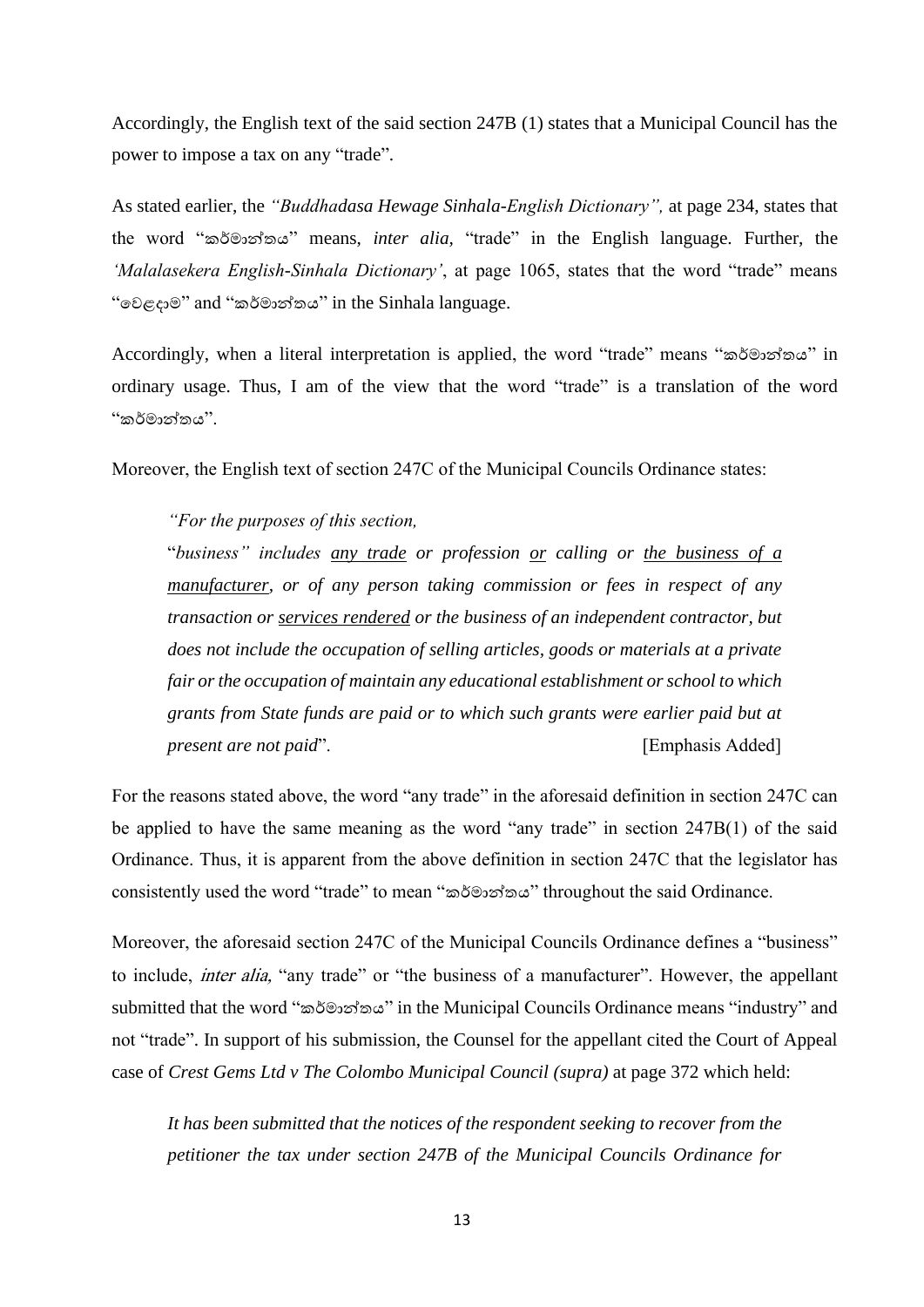*carrying on activities of maintaining an office for trading is ultra vires for the reasons that the petitioner maintains an office only for buying and selling of gems and jewellery. This activity is a trade or "velandama" in Sinhala and does not fall within the meaning of the word "karmanthaya" since the petitioner does not manufacture in the said place.* [Emphasis Added]

In view of the above, the appellant contended that the word "කර්මාන්තය" in the Municipal Councils Ordinance means an "industry" where goods are manufactured. If the said contention is accepted, then the aforesaid word "business" as defined in section 247C would mean to include "industry" or "business of a manufacturer". Thus, I am of the view that the disjunction 'or' that has been intentionally used by the legislator in between "any trade" or "the business of a manufacturer" in the aforesaid section 247C would be rendered redundant.

In the circumstances, adopting the interpretation suggested by the appellant, that "කර්මාන්තය" means 'industry' and not 'trade', would render the intention of legislator nugatory and thus, the applicability of section 247B of the said Ordinance would be made redundant.

Due to the foregoing reasons, I am of the view that there is no inconsistency between the words "කර්මාන්තය" and "trade" in Sinhala and English texts of section 247B of the Municipal Councils Ordinance.

Thus, I am unable to agree with the judgment in *Crest Gems Ltd v The Colombo Municipal Council (supra)* cited by the appellant.

Therefore, the appellant's submission that the Municipal Council does not have an authority to impose and levy a tax on the premises under reference as it is not used as a "කර්මාන්තය" within the meaning of Section 247B of the Municipal Councils Ordinance is untenable in law.

### **Are the Regulations published under section 247B** *ultra vires***?**

The High Court has held that in terms of the Regulations issued under section 247B of the Municipal Councils Ordinance published in the Gazette No. 1542 dated 19<sup>th</sup> March, 2008 the premises under reference have been used for the collection of money for the services provided by the appellant.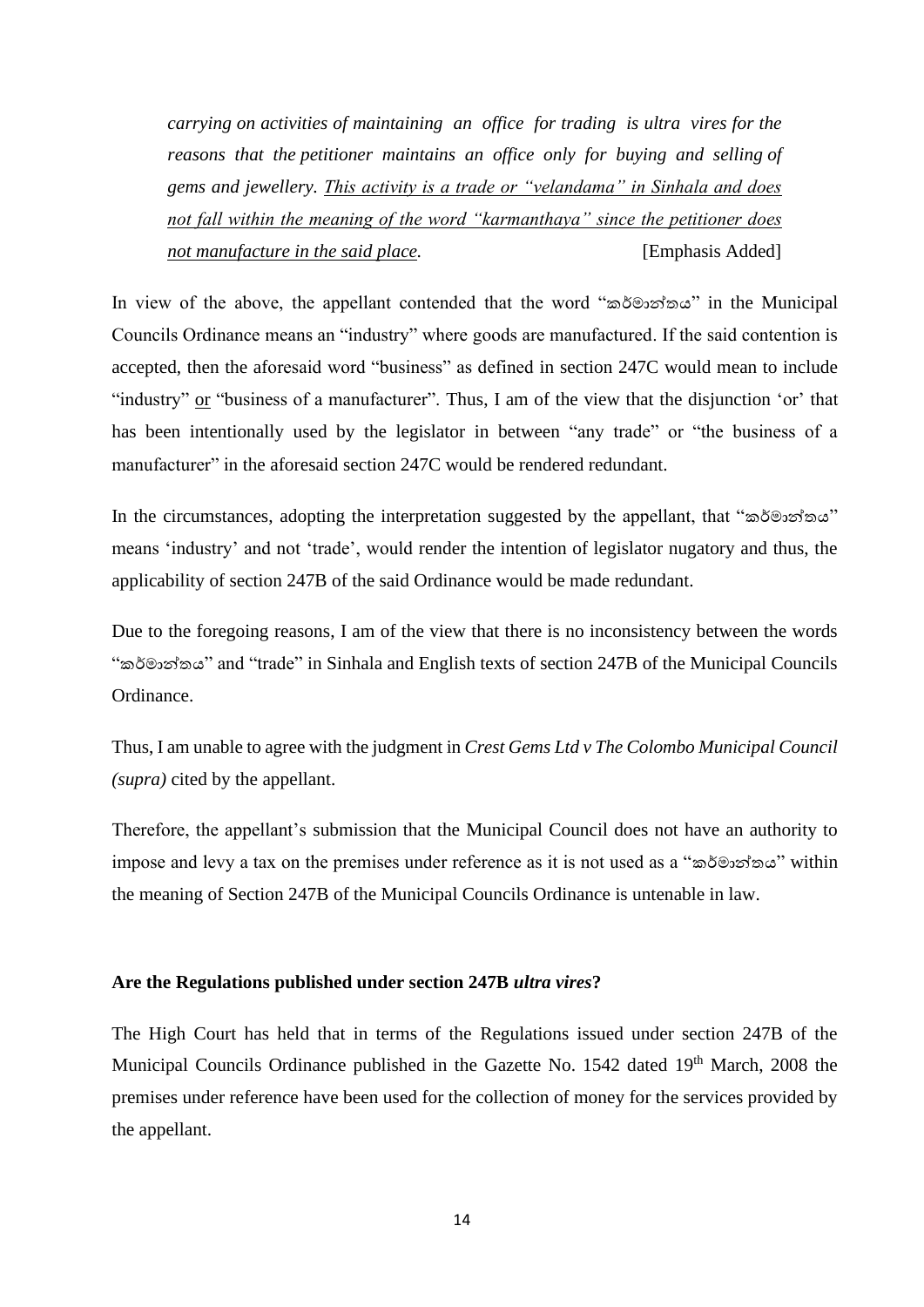It was contended by the appellant that certain items specified in the said Gazette, including Item No. 2 that was considered by the learned High Court judge, are *ultra vires* section 247B of the Municipal Councils Ordinance as certain services referred to in the said items are not in respect of industries but purely trading activities.

Section 289 (1) of the Municipal Councils Ordinance states:

(1) The Minister may make generally for the purpose of regulations giving effect to the principles and provisions of this Ordinance and in respect of any matter for which regulations are authorized or required by this Ordinance to be made or required by this Ordinance to be prescribed*.* [Emphasis Added]

Thus, the Minister is vested with the power to promulgate regulations to give effect to the principles and provisions of the said Ordinance.

The said Gazette No. 1542 dated 19<sup>th</sup> March, 2008 states that the premises referred to in the said Gazette are subject to Trade Tax in terms of and under section 247B of the Municipal Councils Ordinance.

The abovementioned Regulations are published by the Minister exercising his power vested in terms of the aforementioned section 289 of the Municipal Councils Ordinance and the 'Items' specified in the said gazette are required to give effect to section 247B of the said Ordinance.

Therefore, the said Gazette comes within the scope and ambit of section 247B of the Municipal Councils Ordinance and thus, is *intra vires* and valid in law. Hence, the items referred to in the said Gazette are not *ultra vires* the said section.

# **Is the appellant liable to pay Trade Tax and Service Charges for the premises under reference?**

The material before court shows that the appellant is using the premises under reference not only as the Regional Engineer's Office but also as an office, which generates income to the appellant, where consumers could pay their electricity bills and obtain electricity connections.

The High Court has held that the appellant's premises were liable to be imposed and levied a Trade Tax as it falls under 'Item No. 2', i.e. 'an office used to store office equipment', of the Regulations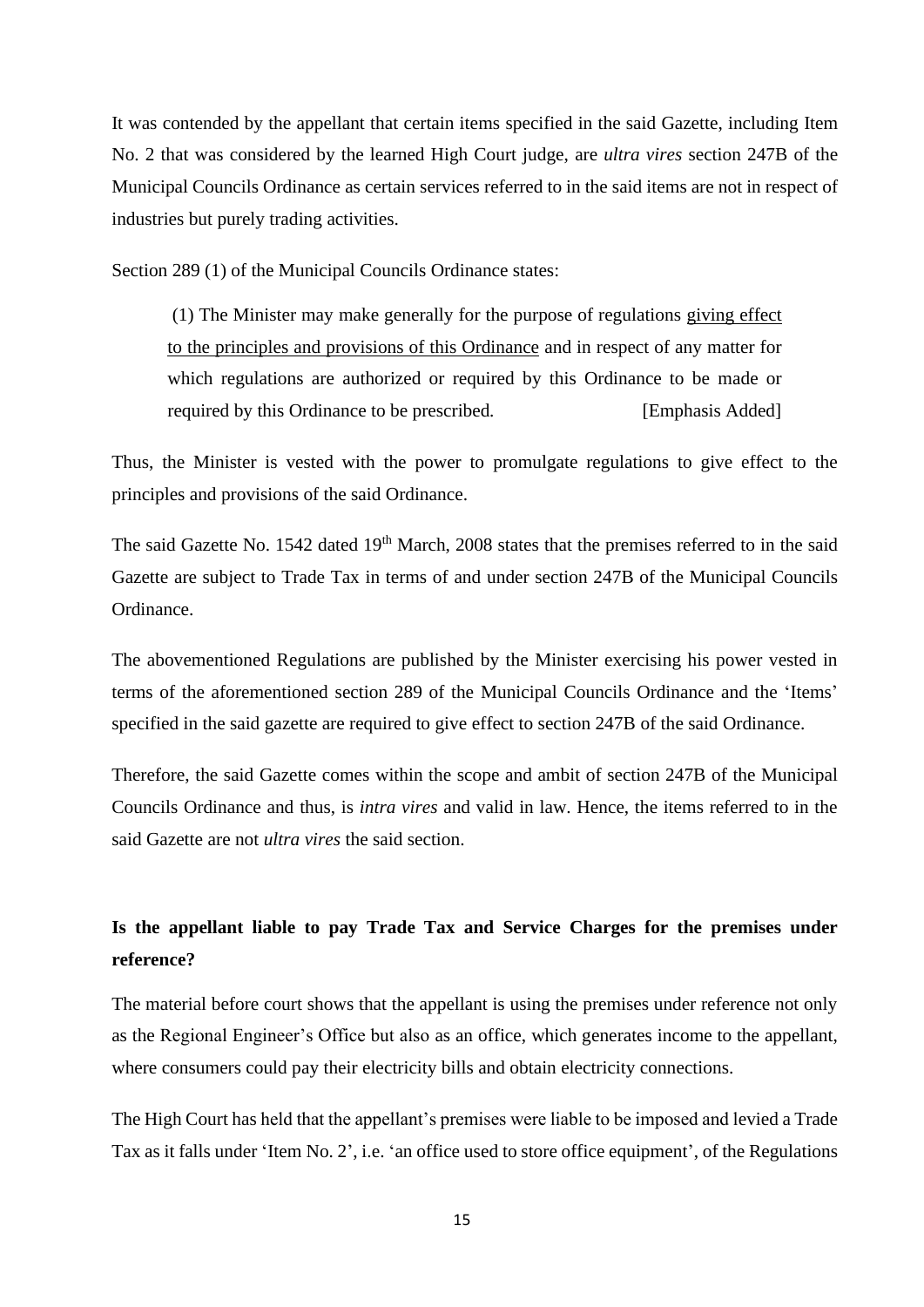issued in respect of section 247B of the Municipal Councils Ordinance by the Gazette No. 1542 dated 19<sup>th</sup> March, 2008.

The said Regulations published in the said Gazette also specify an office used for commercial purposes under 'Item No. 68' as liable to pay taxes under section 247B of the Municipal Councils Ordinance.

In the circumstances, I am of the view that the appellant's premises are used for a commercial purpose.

Thus, the appellant is liable to pay Trade Tax and Service Charges for the premises under reference under Section 247B of the Municipal Councils Ordinance read with the Regulations published in the Gazette No. 1542 dated 19<sup>th</sup> March, 2008.

# **Conclusion**

In the foregoing circumstances, I am of the view that the two questions of law on which the court granted leave to appeal should be answered as follows:

(a) Did the Hon. High Court judge misdirect herself in interpreting section 247B of the Municipal Councils Ordinance as applicable to the appellant?

No.

(b) Did the Hon. Provincial High Court judge err in law when she came to the finding that the appellant was carrying on a trading activity at the Regional Engineer's Office, Ratmalana which was liable to pay trade tax in terms of section 247B of the Municipal Councils Ordinance read with the Regulations published in the Government Gazette bearing No. 1542?

No.